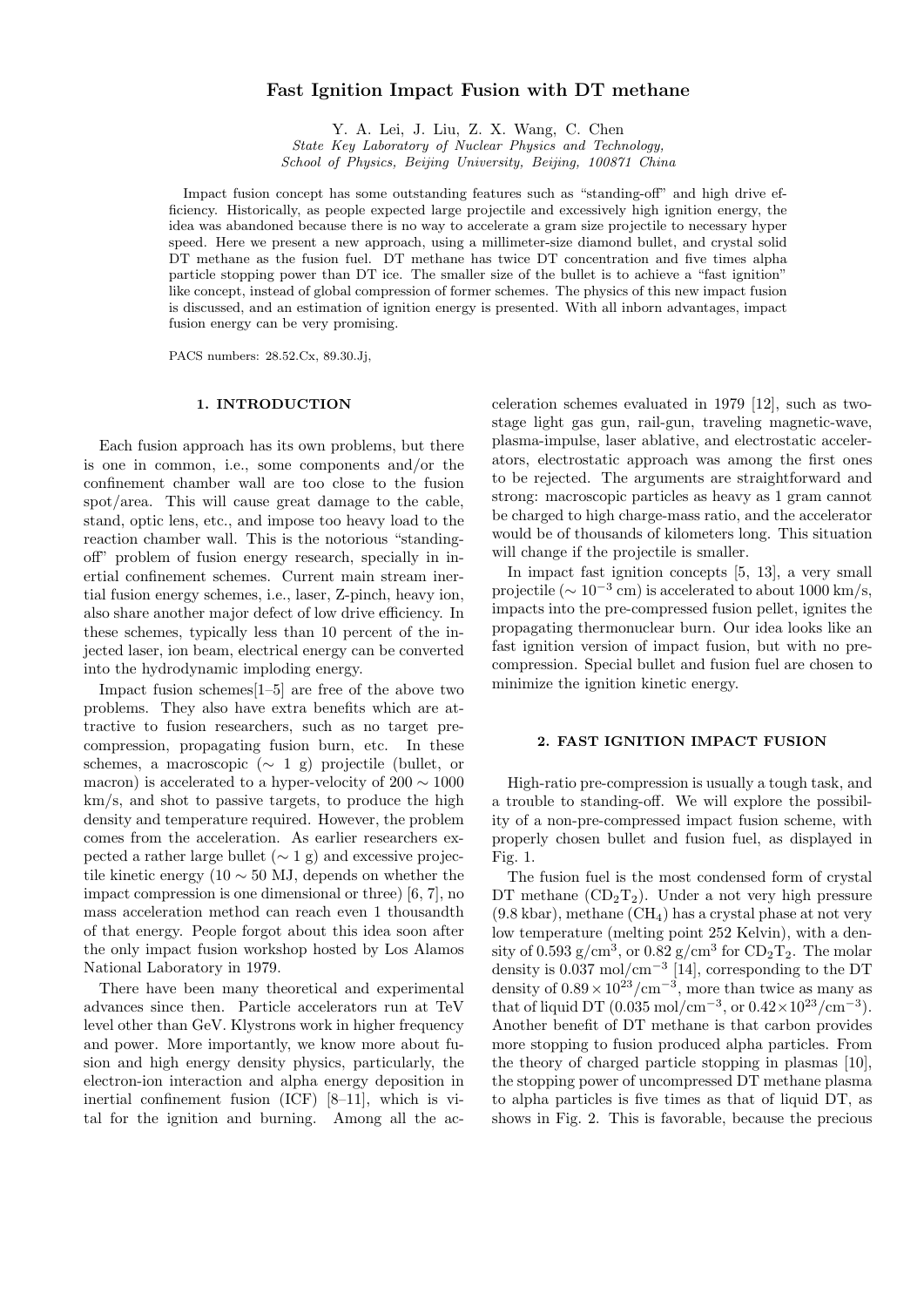

FIG. 1: Diamond DT methane impact fusion. A centimeter size crystal DT methane target is tossed from the bottom of the reaction chamber. When it reaches its highest point,  $a \sim 1$ mm size diamond bullet at the speed of  $\sim 1000 \text{ km/s}$  shots into the target. The bullet will ionize, compress and heat up the target, initiate a propagating thermonuclear burn.



FIG. 2: D-T fusion alpha particle stopping range in uncompressed liquid DT and DT methane plasma. Y-axis is the stopping range in unit of centimeter, Abscissa is the plasma temperature in unit of (keV).

alpha particle energies is now kept in a much smaller range.

The major concern of the introduction of carbon is the much higher bremsstrahlung radiation, which is about 25 times as much as the pure DT plasma of the same DT density. However, because bremsstrahlung radiation concentrates on low frequency soft X rays  $(< 2 \text{ keV})$ , the optical thickness of the target can keep most of them. Of cause the dissociation and ionization also take some bullet energy, but they are insignificant. Another concern is that the extra electron and carbon ions will share more of the alpha particle energy. This is partly compensated by the fact that carbon ions have a stopping power 8 to 10 times higher than DT ions, and they pass their energy to DT ions in thermalization much faster than to electrons. The details of radiation loss and ion-ion, ion-electron energy passing is discussed later.

The bullet is a millimeter size diamond pellet (cubic or

cylindric in simulation). Diamond has high strength and relatively low mass density, both important in charging and acceleration. Comparing with the metal bullets in earlier schemes, carbon's relatively low Z number can reduce the extra ionization and bremsstrahlung loss. A 1000 km/s diamond bullet is in fact an extremely high intensity and low energy light ion beam, each ion has a kinetic energy of 62 keV. In heavy ion fusion schemes (HIF), beams have high energy (a few GeV) and low density, neither helpful.

Tossing of the target is to ensure the standing-off. The size of the target is about one centimeter. It can stay half a millimeter under its highest point for 0.02 second. The total acceleration time for the bullet is typically shorter than this time, and can be precisely controlled, so there is no difficulty for the impact to happen at desired time. Pre-compression schemes (laser or heavy ion) can not take advantage of this strategy, because they need precise positioning.

## 3. PHYSICS OF THE IMPACT PROCESS

In earlier studies, global adiabatic compression [6] or shock wave [2, 5], were believed to be what were happening in the impact process. Adiabatic compression is global, and certainly needs more bullet kinetic energy. As the speed of the bullet exceeds any acoustic speed, it is very unlikely that global adiabatic compression would happen. Shock wave ideas treat the fusion fuel as two parts, each with its own density  $n$ , pressure  $p$ , and temperature  $t$ , which is the standard picture of fluid shock waves. However, as the energy involved here is a few keV, only full ionized plasma existed around the shock front, and the other parts will soon be ionized too, it is hard to define two fluids.

We have a different idea of understanding the impact process. As the temperature is as high as 10 keV and the pressure near 1 Gbar, the bullet and the target should be treated as two bunch of dense plasmas colliding, compressing, and thermalizing. The impact is a particle process, other than fluidal. By this understanding the kinetic energy of bullet carbon ions are directly passed to target ions, creating much higher local temperature and density. The impacting beam (diamond bullet) has very high density ( $\sim 10^{23}$  cm<sup>-3</sup>), but very low energy ( $\sim 5$  $keV/u$ , 62 keV per ion), the energy deposition is at the Bragg peak of the charged particle stopping curve, and most of the energy is passed to the DT ions, i.e., hypervelocity impact has high hydrodynamic efficiency. By taking account of the density difference, this impact is equivalent to two 800 km/s DT ion beams colliding with each other. Comparing with the typical DT implosion speed of 300  $\sim$  400 km/s in laser ICFs, we should have a much higher temperature (∼ 5 keV) and a higher density. However, as the compression is one dimensional,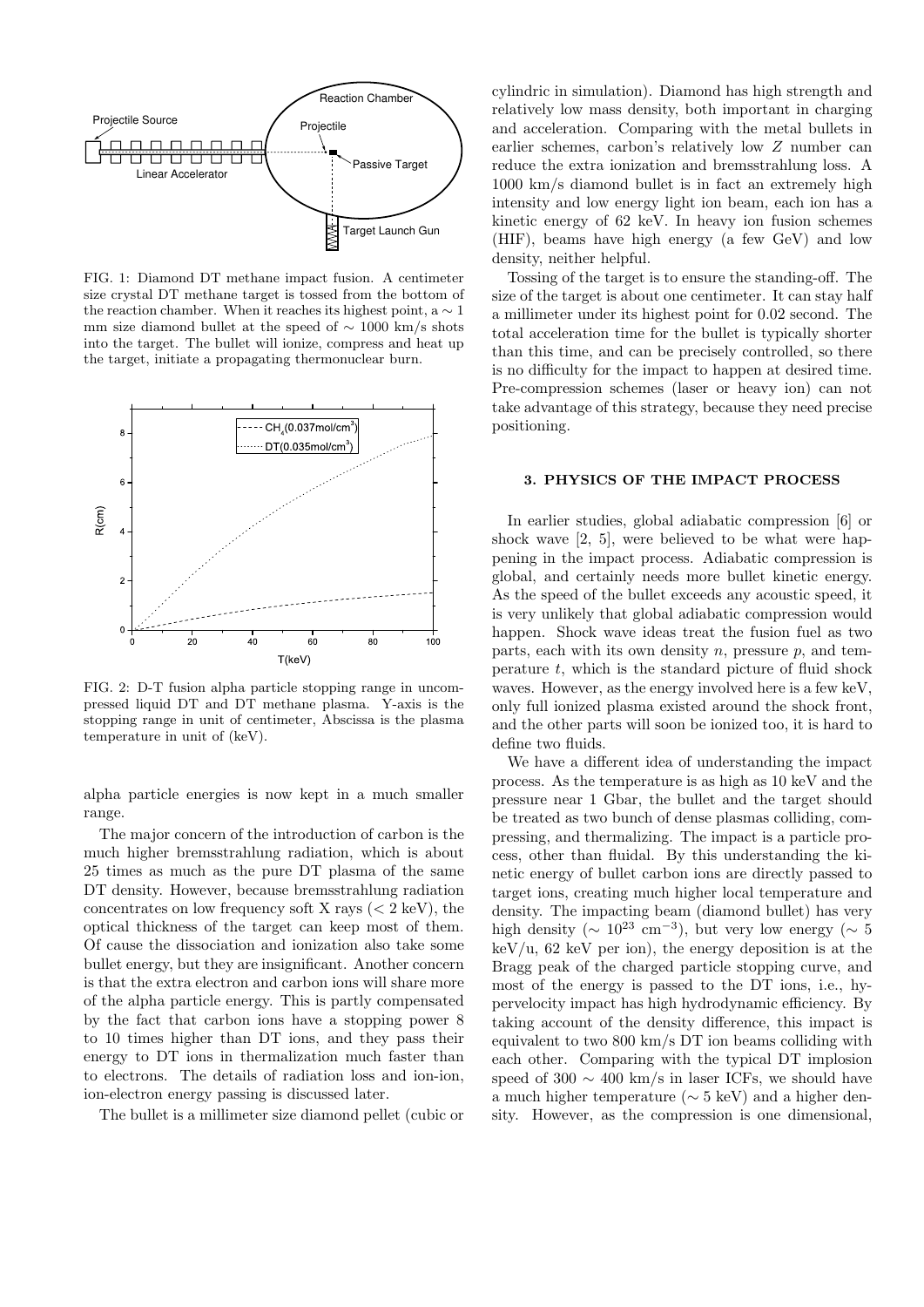the actual density is not as high as in implosion, but the temperature remains.

Upon the impact, the ion temperature of the impact surface rises and DT fuse. 3.5 MeV alpha particles and 14.1 MeV neutrons are released. 14.1 MeV neutrons help little in local ion heating, as discussed in section 4.4. Only alpha particle energy deposition is discussed here.

Recently, Ghosh and Menon [11] calculated electron, ion, and nuclear scattering stopping of fusion produced charged particles in a deuterium plasma, in which Li and Petrasso's formula [10] are used to find out the electron and ion stopping. We followed the same methodology and calculated the energy share of alpha energy between electrons and ions in different temperatures in DT methane plasma. The result is showed in Fig. 3. With nuclear scattering taken into account, the ion percentage is higher than when only charged particle interactions are considered [10].



FIG. 3: Energy deposition percentage to ions in DT methane plasma. The abscissa is temperature, and the y-axis is the percentage of alpha particle energy deposited to ions. Nuclear scattering is considered.

At the early stage of the impact, the electron temperature is low. When fusion begins, electrons consumes most of the alpha particle energy, and their temperature  $T_e$  rises. As  $T_e$  rises up, bremsstrahlung power  $P<sub>br</sub>$  becomes more and more significant, eventually dominates the energy loss and suppresses the rising of  $T_e$ . Bremsstrahlung radiation spectrum concentrates on the low frequency end. To low energy X rays, DT methane plasma is dense and opaque. There is a local thermal equilibrium (LTE) radiation temperature  $T_r$  at about 2 keV. Higher energy radiation is lost. As bremsstrahlung  $P_{\text{br}} \propto \sqrt{T_e - T_r}$ , at typical temperatures of  $T_i \sim 10 \text{ keV}$ ,  $T_e \sim 5$  keV, the fusion alpha particle energy is larger than the bremsstrahlung loss. This is different from common ICF assumption that  $T_i \approx T_e$ , and all bremsstrahlung is lost. Under that circumstance, the break even temperature would be  $T_i \approx T_e \approx 18$  keV, which is higher than in our part LTE equilibrium scenario. Fig. 4 is the fusion alpha energy versus bremsstrahlung radiation at different temperatures.



FIG. 4: Fusion alpha versus bremsstrahlung power of DT methane at different temperatures. The first point where the two curves meet is about 18 keV.

In the early stage, the temperature at the hot spot rise over 10 keV and DT density over  $3 \times 10^{24}$  cm<sup>-3</sup>, which is about 30 times denser than uncompressed. This dense shell expands slowly because the compressional shock wave is supersonic. Simulation shows, as fusion goes on, the shell expands but with little change on density profile. The highest density remain  $10 \sim 20$  times higher than uncompressed DT methane plasma. This shell helps both in keeping the alpha particle energy near the hot spot and increasing the optical opacity to keep the radiation temperature. The density and temperature profile are shown in Fig. 5.



FIG. 5: Ion density and temperature profile of the burning high density shell. The dotted line is the density, and the solid line is ion temperature. The temperature peak is about 12 keV, and the density peak is about  $3 \times 10^{24}$  cm<sup>-3</sup>. X-axis is the distance from the impact point.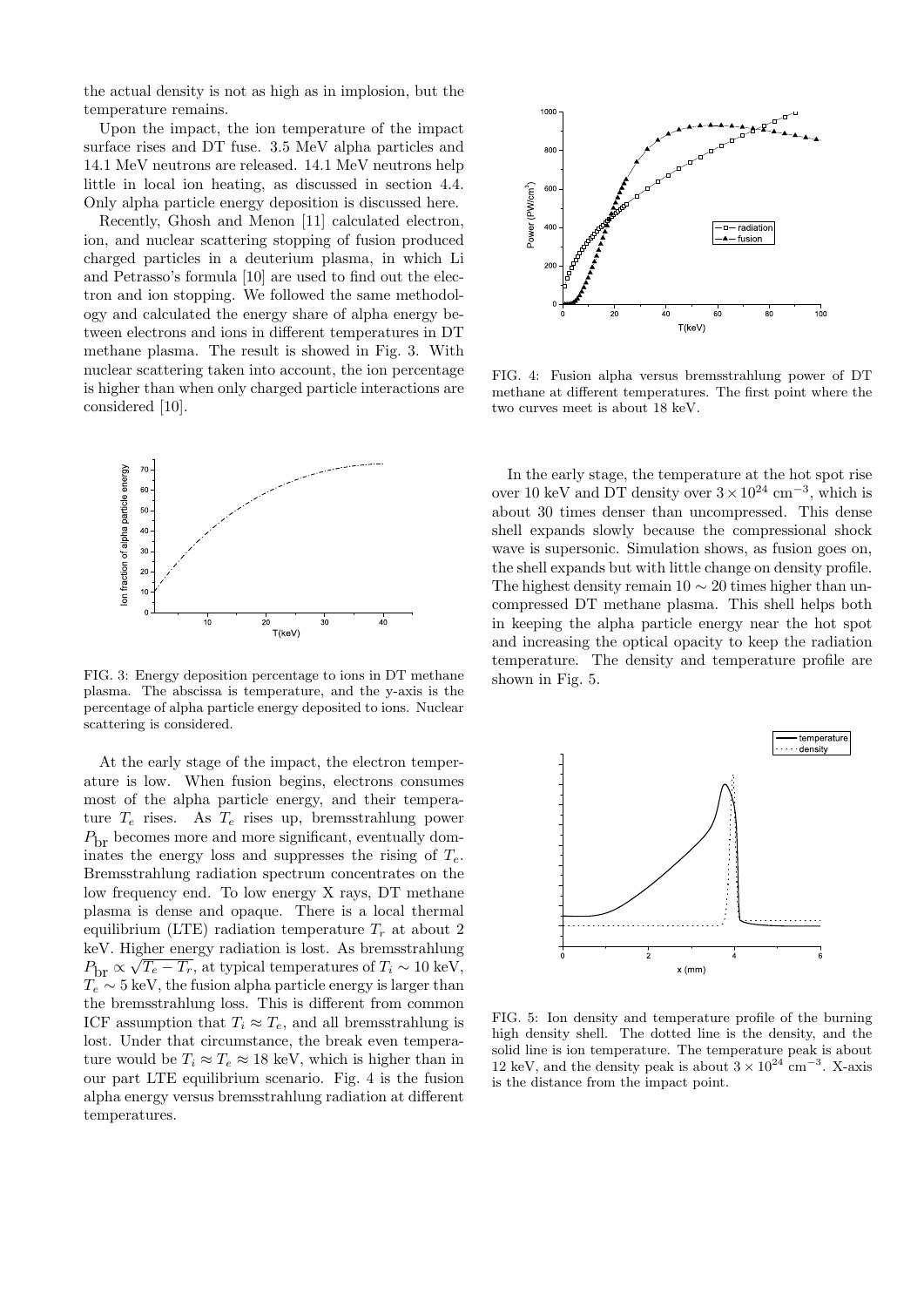## 4. SOME PHYSICAL PROPERTIES

Some key physical quantities concerning the impact fusion process, such as the physical process time scales, the opacity of the plasma, photon density, electron and radiation conductivities, fusion energy deposition, etc., are not easily quantify, but some analysis is put as follows. The formula are mostly from Atzeni and Meyer-Ter-Vehn's book [15] and NRL plasma formulary [16].

#### 4.1 Time scales

Let  $\tau_{ee}, \tau_{ii}, \tau_{ei}$  be the relaxation time or equilibration time of electron-electron, ion-ion, electron-ion, respectively.

However, if  $T_i \approx T_e$ , we have

$$
\tau_{ee} : \tau_{ii} : \tau_{ei} = 1 : \sqrt{\frac{m_i}{m_e}} : \frac{m_i}{m_e} \approx 1 : 90 : 8100, \quad (1)
$$

with the mass of ion averaged according to the percentage of each ion species. This means ion-ion thermalization is much faster than ion-electron's. If  $T_i \neq T_e$ ,

$$
\tau_{ee} : \tau_{ii} : \tau_{ei} = 1 : \sqrt{\frac{m_i}{m_e}} \left(\frac{T_e}{T_i}\right)^{3/2} : \frac{m_i}{m_e} \left(\frac{T_e}{T_i}\right)^3.
$$
 (2)

Take typical  $T_i = 10 \text{ keV}, T_e = 5 \text{ keV}, \text{ we have}$ 

$$
\tau_{ee} : \tau_{ii} : \tau_{ei} \approx 1 : 32 : 1020,
$$
\n
$$
(3)
$$

which means ions are faster in passing its energy to electrons. If  $T_e$  is lower, the situation becomes worse, for the ions will lose energy to electrons fast, eventually quench out. The most important one of the three is  $\tau_{ei}$ , which specifies how fast ions lose energy to electrons, because  $T_e$  is lower than  $T_i$  due to bremsstrahlung.

The absolute value of  $\tau_{ei}$  is about 0.5 ns in uncompressed DT methane plasma [17], and

$$
\tau_{ei} \propto \rho^{-1}.\tag{4}
$$

The increasing of  $\rho$  is not a problem, because the fusion power increases faster,

$$
W_{\text{fus}} \propto \rho^2. \tag{5}
$$

Simulation shows, for a 1 cm size target, the ignition and burn takes about 10 nanoseconds.

#### 4.2 Opacity, radiation, and photon density

As the electron temperature is a few keV, and there are a lot of carbon ions in the plasma, from Fig. 4 we know the dominant energy loss scheme is bremsstrahlung. The optical thickness of the plasma determines the LTE radiation temperature  $T_r$ .  $T_r$  and  $T_e$  then determines the energy loss rate.

The free-free Planck mean free path is

$$
l_P \approx 2.5 \frac{T^{7/2}}{\rho^2} \text{ cm} \tag{6}
$$

On the high density shell, the density is  $10 \sim 20$  g/cm<sup>3</sup>, and the width is  $1 \sim 2$  mm. From Eq. 6 we know the shell is optical thick for radiation  $\leq 2$  keV. Thus, we can say the radiation temperature inside the density shell is about 2 keV.

Photon density is related to the amount of radiation energy and light pressure. It is determined by

$$
n_{\gamma} = 0.25 \left(\frac{k}{\hbar c}\right)^3 T_r^3,\tag{7}
$$

with  $k, \hbar, c$  being the Boltzmann constant, Planck constant, speed of light, respectively. As  $T_r \approx 2$  keV,  $n_{\gamma} \approx 2.5 \times 10^{23}$  cm<sup>-3</sup>, which is close to electron density  $n_e$  in uncompressed DT methane plasma.

#### 4.3 Heat conductivities

There are steep density and temperature gradient in the impact process, common electron and radiation conductivity theories are hard to apply directly.

Electron conductivity

$$
\chi_e = \chi_{e0} T^{5/2}.\tag{8}
$$

It does not depend on the density.

The radiative heat conductivity

$$
\chi_r = \frac{16}{3} \sigma_B T^3 l_R(\rho, T) \propto T^{13/2},\tag{9}
$$

while  $\sigma_B$  is the Stefan-Boltzmann constant, and  $l_R$  the Rosseland mean free path.

As the counterstreaming electron current is blocked by the cold outer side of the density shell, and  $\chi_e$  is much smaller than  $\chi_r$  at high temperatures, the dominant heat conduction must come from radiation. In our simulation, we assume all radiation  $> 2 \text{ keV}$  is lost, which implies the conductivity is infinity.

## 4.4 Fusion energy deposition

According to high energy charged particle stopping theories [8, 10], carbon ions have a stopping power to fusion alpha particle about 9 times larger than averaged DT ions. Though there are only about 20 percent carbon ions, they provided nearly 70% of total alpha particle stopping. As  $\tau_{ii} \ll \tau_{ie}$ , those carbon almost instantly pass their energy to DT ions, only a small fraction goes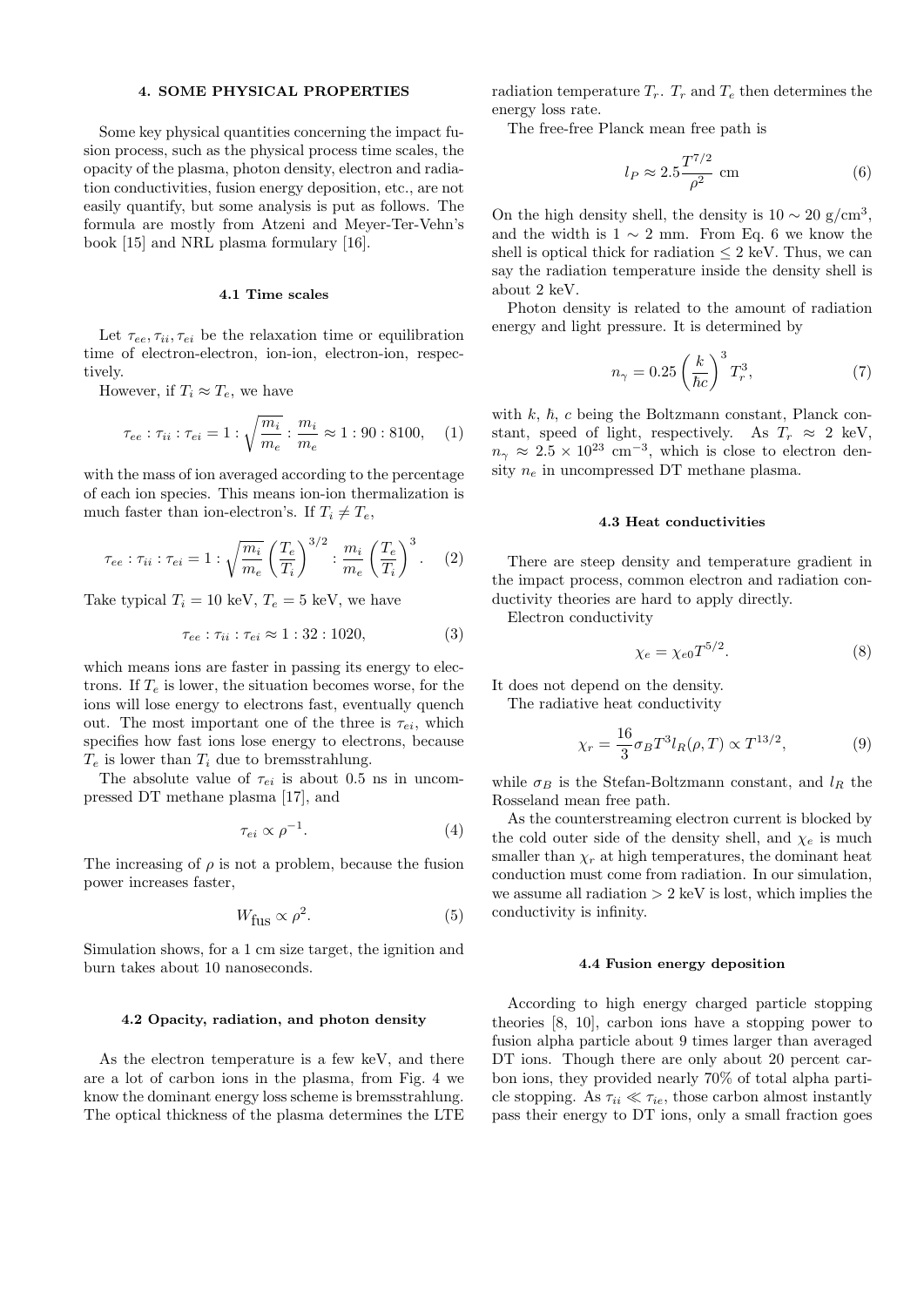to electrons. However, ions' losing energy to electrons is not negligible.

In the critical ignition stage,  $T_e$  can hardly exceeds 5 keV, due to strong bremsstrahlung radiation. According to Fig. 3, no more than 20% of the fusion alpha energy goes to ions, the rest is consumed by the electrons, and most wasted as hard X rays.

On the density shell, as DT methane plasma provides 5 times stopping than uncompressed DT ice density plasma, and the shell is compressed by 10 to 20 fold. The stopping range  $R$  of 3.5 MeV alpha particle on the shell is 100 ∼ 300 micron. The density shell has a width of  $1 \sim 2$  mm. From Fig. 5 we know the temperature peak is inside the density shell, thus fusion takes place mostly inside the shell, and alpha particle energy is kept inside.

The density and temperature structure of shock density shell favors both keeping alpha particle energy and sustaining the structure itself, because a super hot core and the velocity gradient enables ramping (longitudinal compression). Supersonic shock itself can keep a nearly stable density profile.

The neutron energy is ignored in our simulation, but it does help in heating the electrons globally. With simulation obtained shell density and width, about 5% of the 14.1 MeV neutrons will scatter with the ions, and leave approximated one half of their energy to DT ions. The 6 ∼ 7 MeV D or T ions can travel more than 10 times further than 3.5 MeV alpha particles. They can penetrate through the density shell, and leave most of their energy to electrons, due to their high energy. Ions only have a very small share. The scattering between neutron and carbon ion leave 2 MeV energy to carbon ion. Large fraction of this energy is passed to DT ions.

# 5. SIMULATION AND PRELIMINARY RESULTS

As we view the impact as a particle process, it is formidable to implement an full particle code. In a earlier paper [18], we presented some primary results in an evaluational simulation. The code is a hybrid fluidal and particle one. Particle diffusion and thermalization are considered. The main purpose of the simulation is to estimate the ignition energy of the bullet. We found that a millimeter diamond bullet with the kinetic energy of  $1 \sim 2$  MJ, or at the speed of about 1000 km/s, is sufficient to initiate a propagating thermal nuclear burn. This is important, because in 1980s people believe one dimensional compression needs a 50 MJ bullet. This change can reduce the length of the linear accelerator from 10000 kilometer to less than 100 km.

We are working on a more realistic and sophisticated code to guess what really happens in the impact process. There is still a long way to go. However, we are still able to give some qualitative properties of the process.

- As mentioned above, a  $10 \sim 20$  g/cm<sup>-3</sup>,  $1 \sim 2$ mm thick density shell exists as the shock front. This is very helpful in keeping the fusion alpha energy and raise the electron temperature  $T_e$ .
- The ignition energy for a millimeter size diamond bullet is  $1 \sim 2$  MJ. This renders electrostatic linear acceleration a practical approach.
- The temperatures of both electron and ion are hard to rise up, because of strong bremsstrahlung and not so weak electron-ion coupling (small  $\tau_{ei}$ ). In the ignition stage,  $T_e \approx 5 \text{ keV}$  or a little higher.  $T_i$ can not rise well above 10 keV.
- Propagating thermal nuclear burn exists in the inner side of the density shell.
- Surprisingly, if the fusion fuel is DT liquid or ice, the ignition energy is only 50% higher. We had expected a much higher ignition energy, for the stopping range in uncompressed DT ice plasma is 5 times longer. This is because the density shell can rise to the same density as in DT methane, and less electron and carbon means less radiation loss.

# 6. SUMMARY AND DISCUSSIONS

There are many features or advantages in this fusion scheme which is not available in other fusion energy ideas. For completeness, they are listed as follows:

- "Standing-off" and sustainable. There is no mess of destroyed parts, no close contact, no strong and unpleasant limit posed to reaction chamber wall. The wall can be build only according to thermal, mechanic, technical, and economical requirements.
- High hydrodynamic efficiency. 10 times higher than main stream schemes.
- No pre-compression, greatly simplified the whole system.
- Unlimited and easy tailored energy output, high output/input ratio.
- Extra confinement can be achieved by casing the target with heavy metals. High burn out ratio.
- Close harvest of the fusion energy and neutron. Unlike other fusion schemes, the space near the fusion point is free, we can put anything there to harvest the vast amount of energy or the hyper intensity neutrons. Utilizations like Deuterium breading of Tritium and Helium-3, Uranium-238 burning, radio-active waste treatment are now practical.